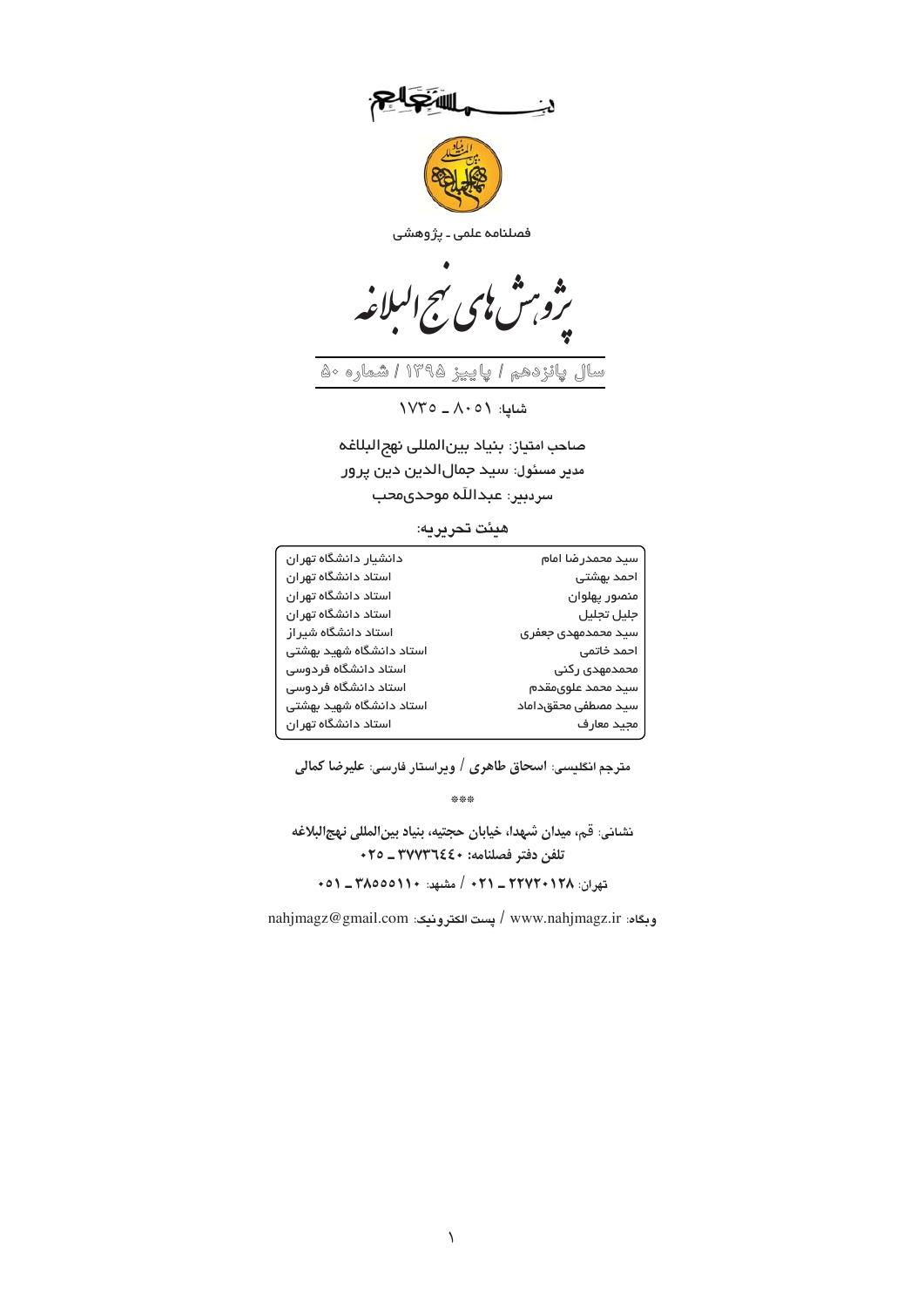بر اساس نامه شماره ۳/۱۴۴۹۴۱ در جلسه مورخ ۱۳۹۱/۴/۲۱ کمیسیون بررسی نشریات علمی وزارت علوم، تحقیقات و فناوری درجه «علمی ــ پژوهشی» از .<br>شماره ۳۰ به فصلنامه پژوهشهای نهجالبلاغه اعطا ش*ده* است.

فصلنامه پژوهش های نهج البلاغه در پایگاه استنادی علوم جهان اسلام (ISC)

نمايەسازى مىشود.

همچنین در وبگاههای زیر بهصورت تمام متن قابل دریافت است:

www.nahjmagz.ir www.isc.gov www.noormags. Com

پژوهشهای نهج البلاغه، پاییز ۱۳۹۵، شماره ۵۰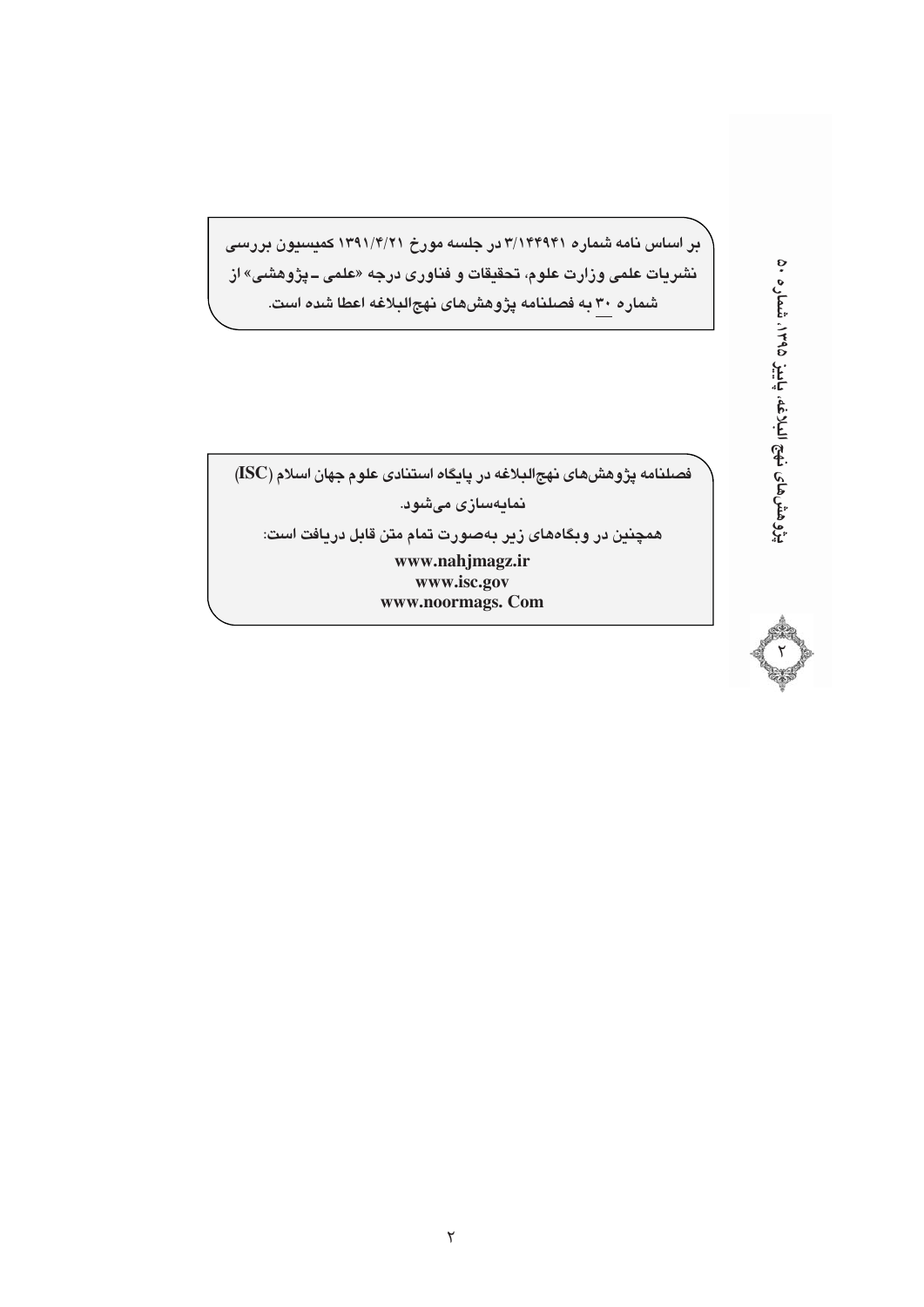## راهنمای نویسندگان مقالات

۱. مقاله ارسالی باید پژوهشی، گویای نوآوری در مسائل نهجالبلاغه و دارای ساختار ذیل باشد: **۱ ـ ۱. عنوان،** كوتاه و گوياى محتواى مقاله باشد. ۱ ـ ۷. **پِکیده،** آیینه تمام نمای مقاله شامل معرفی موضوع، ضرورت و اهمیت پژوهش و یافتههای يژوهش باشد. **۱ \_ ۱۷. واژگان کلیدی،** شامل حداکثر ۶ واژه از کلمات دارای نقش نمایه و فهرست باشد. **۱ ـ ۴. طرم مسئله،** مسئله تحقيق بهصورت روشن طرح و تبيـين گـردد و بـه پيشـينه تحقيـق و نوآوري آن اشاره شود. **۱ ـ ۵. بدنه اصلی مقاله،** با جهتگیری انتقادی، تحلیلی، مستند و مستدل **۱ ـ ۷. نتیمه،** شامل یافتههای تحقیق متناسب با طرح مسئله باشد. **۱ ـ ۷. منابع و مآخذ،** با ترتیب الفبایی بر اساس الگوی ذیل: ۔ کتاب نام خانوادگی (شهرت)، نام، سال انتشار، عنوان کامل اثر، مترجم یا محقق، شماره جلد، محل نشر، ناشر.

پژوهش های نهچ الدادغه، پاییز ۱۳۹۵، شماره ۵۰

راوندي، قطب الدين سعيد، ١٣۶۴، *منهاج البراعه في شرح نهج البلاغه*، تصحيح عبداللطيف کوهکمری، ج ۲، قم، کتابخانه آیت الله مرعشی نجفی.

## ـ مقاله

نام خانوادگی (شهرت)، نام، سال انتشار، «عنوان مقاله»، عنوان مجله، شماره، صفحات، محل نشر، ناشر. حسن زاده آملی، حسـن، ۱۳۶۰، «انســان کامـل از دیــدگاه نهـج|لبلاغـه»، *یادنامــه کنگــره هــزاره نهج البلاغه*، ص ۵۹ ـ ۴۷، تهران، بنياد نهج البلاغه. \*اگر دو اثر از یک مولف با تاریخ مشابه وجود دارد با حروف الفبا متمایز گردد. \*منابع لاتین نیز به همین ترتیب از چپ به راست معرفی شوند.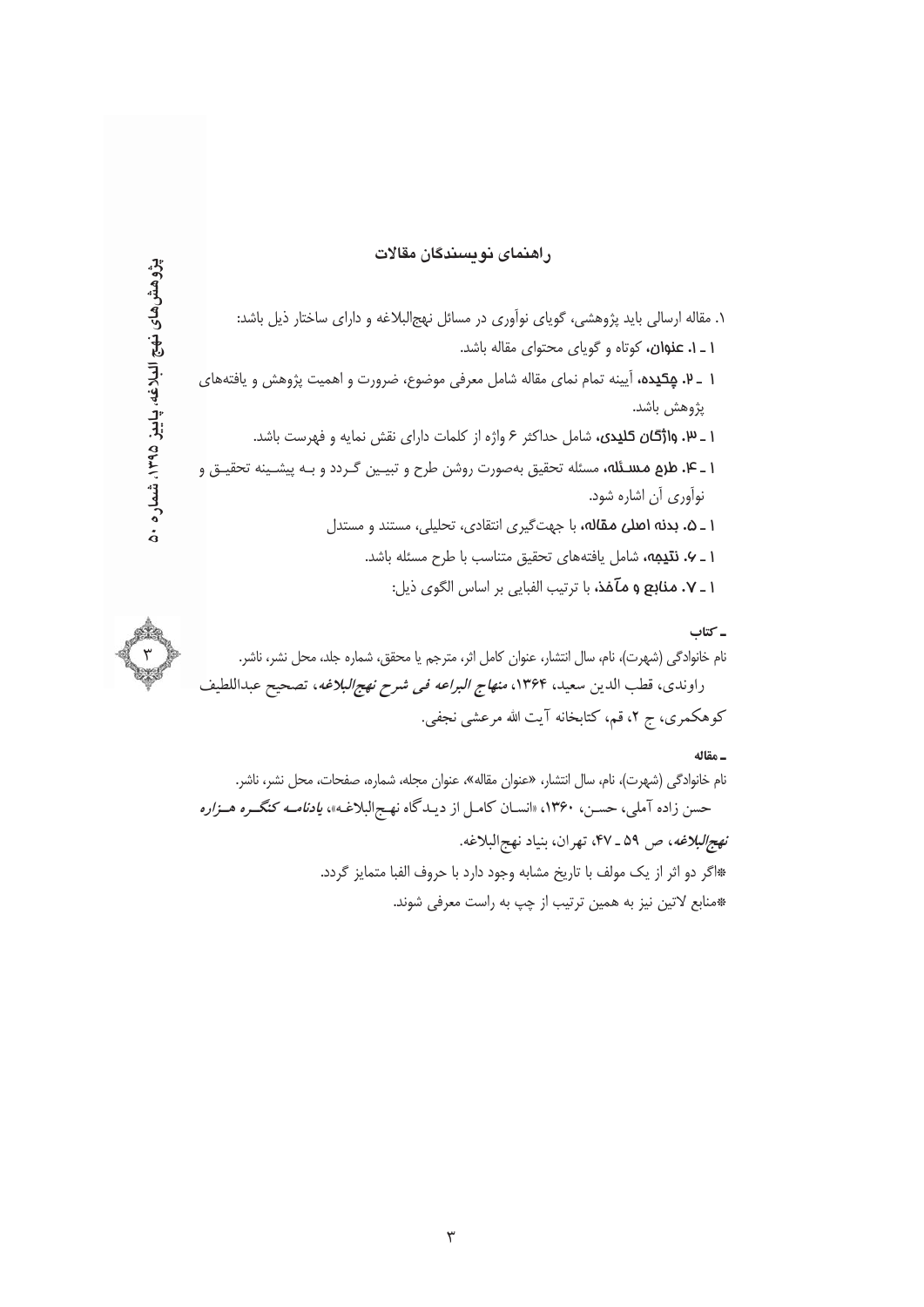$\check{\tau}$